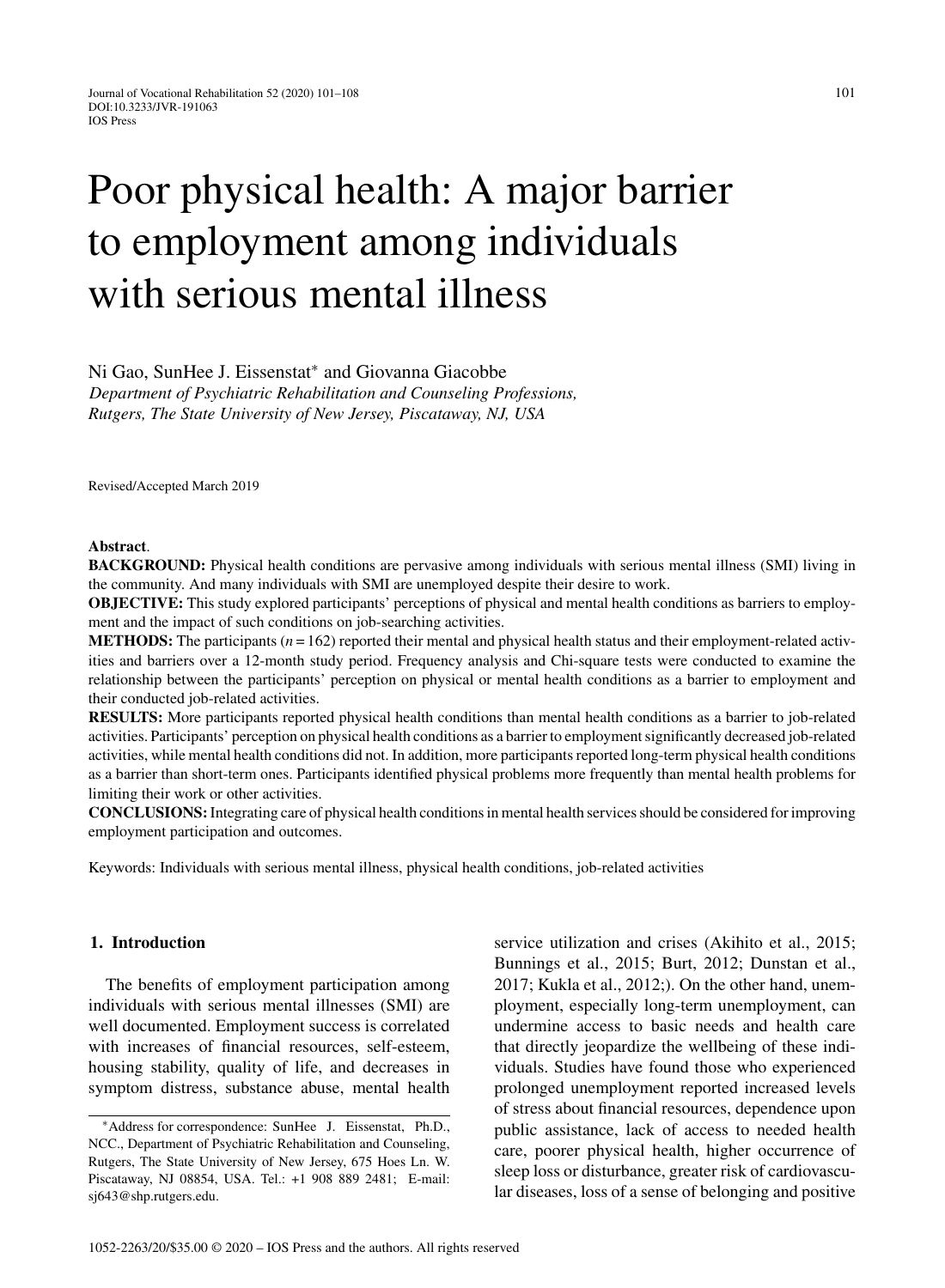self-identity, and increased levels of isolation, anxiety and depression (Gonzalez et al., 2018; Hiswals et al., 2017; Julia et al., 2017; Naslund et al., 2017, Romain et al., 2017; Premji, 2017; Sumner & Gallagher, 2017; Zandara et al., 2016).

Over the past three decades, interventions such as the Individual Placement and Support (IPS) model of Supported Employment have improved employment outcomes among many individuals with SMI (Bond et al., 2008; Drake et al., 2016). However, increasing employment participation among individuals with SMI remains challenging. In 2016, results of a national survey estimated 10.4 million adults in the United States were diagnosed with SMI (Ahrnsbrak et al., 2017; SAMHSA, 2017), representing 4.2% of the total adult population. The overall rate of employment participation among this group remains extremely low, between 10% and 20% (Bertram & Howard, 2006; National Alliance on Mental Illness, 2014; Salkever et al., 2007). At least three million working-aged adults with SMI depend on Social Security benefits - 40% of all Social Security Supplemental Security Income (SSI) recipients and 28% of all Social Security Disability Insurance (SSDI) recipients. This disability group has been rapidly growing and is now the largest subgroup of disabled adults (Colpe et al., 2010; Drake et al., 2009; Mojtabai, 2011).

Individuals with SMI face many barriers to employment success, including lack of education and job training, gaps in employment, stigma of mental illness, and lack of support. Milfort et al. (2015) identified three barriers to employment among SSDI recipients with mental disorders and more than half reported poorly controlled mental illness symptoms as the biggest barrier (55%), followed by nonengagement in supported employment (44%) and poorly controlled general health issues (33%). One barrier to employment participation among this population that has not been well reported and studied is poor physical health, despite the increasing evidence that individuals with SMI are also more likely to experience physical health related diseases when compared to the general population (Brunero & Lamont, 2010; Shuel et al., 2010). Several studies have indicated an association between SMI and several adverse health outcomes, such as type 2 diabetes, metabolic syndrome, cancer, dementia, anxiety, and premature mortality (Romain et al., 2017). Taking into consideration only obesity, for example, individuals with SMI have a prevalence nearly double that of the general population (Naslund et al., 2017, Nishi et al., 2017).

The high risk of poor physical health among individuals with SMI is clear and dire, particularly when taking into account that the life expectancy of individuals with SMI may be reduced by up to 25 years (Parks et al., 2006; Shuel et.al, 2010). Some studies have suggested that employment may be a key component of improving and maintaining mental health and physical health (Bunnings et al., 2017; Schmitz, 2011). However, limited data of poor physical health as a barrier to employment engagement are available. This paper provides some detailed information for drawing attention to the issue.

# **2. Method**

#### *2.1. Participants and procedures*

This study is part of a three-year study that examines the impact on employment outcomes for individuals with SMI in Supportive Housing (SH) programs. The institutional review board (IRB) at the institution of the authors approved the study procedure. The main purpose of the study was to test employment outcome differences between two staff training models. However, no significant differences were found between the two models, and both models yielded low employment rates. Consequently, barriers to obtaining employment among the participants were explored. Participants reported a variety of barriers including lack of education, employment history, and transportation, as well as physical and mental health concerns. Among them, physical health conditions were by far the most consistently reported barrier. In this paper, we focus on the exploratory findings about physical health conditions as a barrier to employment related activities and role limitations that study participants reported over a 12-month period. The study protocol was approved by the University Institutional Review Board.

There were a total of 162 study participants recruited from 11 Supported Housing (SH) Programs serving individuals with SMI in two states of the northeast region. The SH programs varied in size, ranging from serving under 100 to about 300 individuals. The programs also varied in settings including urban, suburban and rural areas.

Over a 12-month study period, a participant met with a member of the research team three times in person. These were at intake, 6-months, and 12-months. During the three interviews, information about par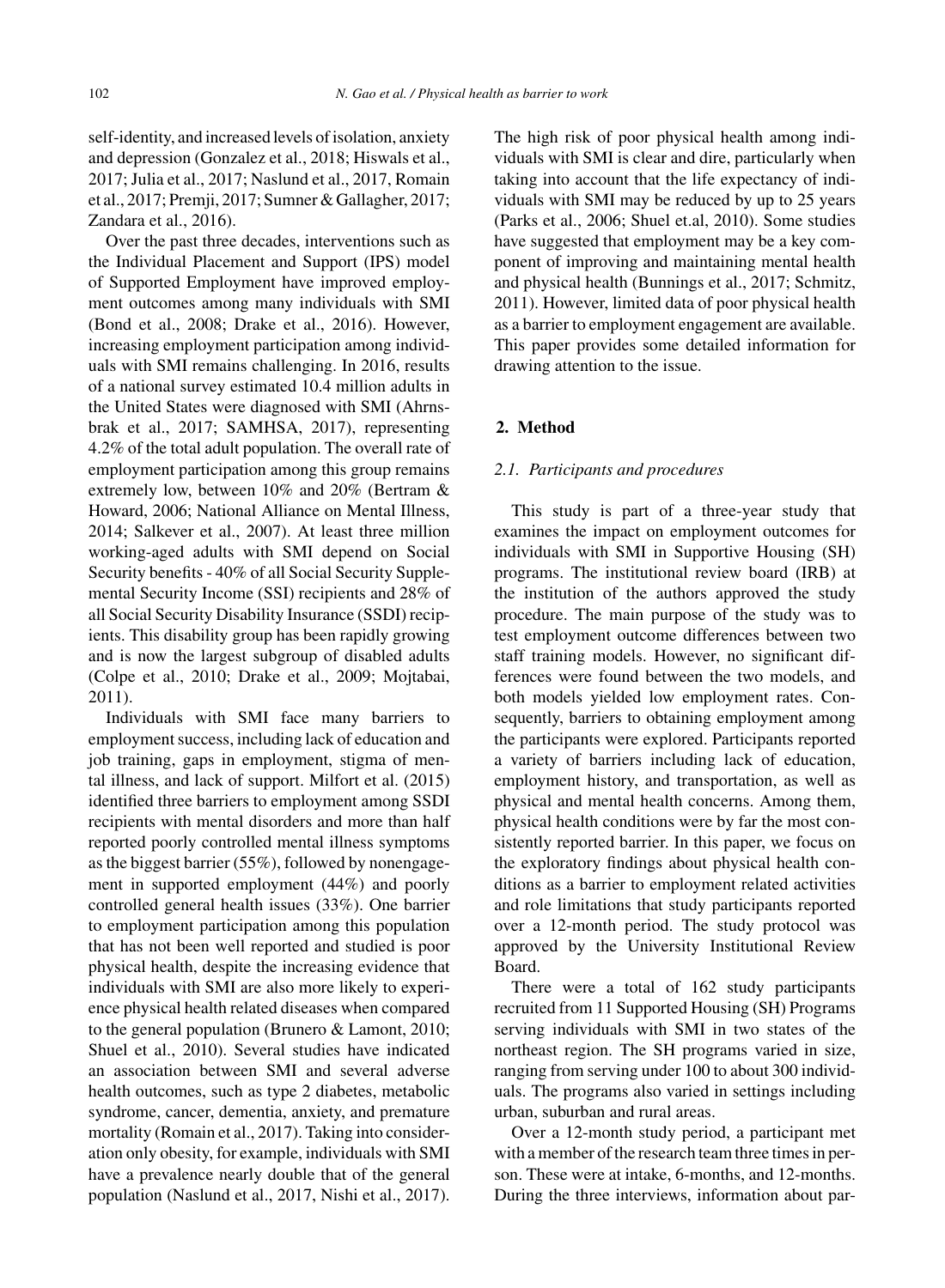ticipant's physical health was obtained each time. A monthly telephone follow-up survey took place in between the three in-person meetings. During the monthly telephone follow-up survey, a research team member collected the participant's employment related activities during the month, such as the number of job applications submitted, number of job interviews completed, and whether obtained a job or not during the month. Additionally, the participant was asked to identify the barrier(s) to pursuing employment activities.

Table 1 describes the demographics of the participants. The average age of the sample was 50.72  $(SD = 9.52)$ . Close to half of the participants were in their fifties  $(n=74, 45.68\%)$ . There were similar numbers of men and women in the study, and five participants (3.09%) identified themselves as either intersex or transgender. Many participants identified as Black/African American (*n* = 90, 55.56%) or as White  $(n=57, 35.19\%)$ . Almost half of the participants have a high school diploma  $(n=74,$ 45.68%), and 44 (27.16%) either had some college education or graduated from college. Roughly 60%  $(n=96, 59.26\%)$  of participants were not employed during the last five years. Regarding reported primary psychiatric diagnosis, 38% self-reported having Schizophrenia or Schizoaffective disorder, 29% had Bipolar Disorder, and 25% had Major Depressive Disorder. Additionally, 61 participants reported more than one psychiatric diagnosis. The Brief Psychiatric Rating Scale (BPRS) was used to measure the severity of psychiatric symptoms, with a Likert scale, from 1 (Not present) to 7 (Extremely severe). The average score of the BPRS at intake was  $1.43$  ( $SD = 0.36$ ), 1.41  $(SD = 0.32)$  at 6-months, and 1.42  $(SD = 0.40)$ 

at 12-months. The symptom level of 6-months and 12-months was not statistically different from that of intake (*t* (121) = 0.79, *p* = 0.45, *t* (123) = 0.14,  $p = 0.89$ . Thus, it appeared that the participants experienced very mild psychiatric symptoms over the 12-month study period.

# *2.2. Measures*

# *2.2.1. Self-perceived role limitation due to physical health and emotional health*

Information of perceived health was collected using several items of the Short Form (SF-36) Health Survey during the intake, 6-month and 12-month interviews. SF-36 is a widely used self-report survey instrument for health-related quality of life. It assesses subjective health, which are conceptually subsumed in the areas of "physical" and "emotional" health. In its context, the term "emotional health" is exchangeable for mental health. For this study, we surveyed four items of the *Role Limitation due to Physical Health* and three items of the *Role Limitation due to Emotional Problems* subscales. An example of the physical health items is "As a result of your physical health, have you cut down the amount of time you spent on work or other activities during the past 4 weeks?", and one example of the emotional health items is "As a result of emotional problems, I did not do work or other activities as carefully as usual." The answer keys are "yes" or "no."

#### *2.2.2. Job-related activities and barriers*

Participants were asked the questions regarding job-related activities and barriers for job-related activities during phone interviews every month

| Age                           | $n(\%)$    | <b>Education</b>                          | $n(\%)$    |  |  |
|-------------------------------|------------|-------------------------------------------|------------|--|--|
| $20 - 29$                     | 5(3.09)    | Less than High School                     | 44 (27.16) |  |  |
| $30 - 39$                     | 16(9.88)   | High School Diploma                       | 74 (45.68) |  |  |
| 40-49                         | 36(22.22)  | Some College or College Graduate          | 44 (27.16) |  |  |
| $50 - 59$                     | 74 (45.68) | <b>Number of Jobs during Past 5 Years</b> |            |  |  |
| $60 - 69$                     | 31 (19.14) | 0                                         | 96(59.26)  |  |  |
| <b>Gender</b>                 |            |                                           | 38 (23.46) |  |  |
| Women                         | 84(51.85)  | $\overline{c}$                            | 14 (8.64)  |  |  |
| Men                           | 73 (45.06) | More than three                           | 8(4.94)    |  |  |
| Other                         | 5(3.09)    | Not reported                              | 6(0.04)    |  |  |
| <b>Race/Ethnicity</b>         |            | <b>Primary Diagnosis</b>                  |            |  |  |
| American Indian/Alaska Native | 2(1.23)    | Schizophrenia/ Schizoaffective            | 61(37.65)  |  |  |
| Asian/Pacific Islander        | 3(1.85)    | <b>Anxiety Related Disorders</b>          | 8 (4.94)   |  |  |
| Black/African American        | 90 (55.56) | Major Depression Disorder                 | 40(24.69)  |  |  |
| Hispanic                      | 3(1.85)    | <b>Bipolar Disorder</b>                   | 47 (29.01) |  |  |
| White                         | 57 (35.19) | Other                                     | 2(1.23)    |  |  |
| Other                         | 6(3.70)    | Don't know                                | 4(2.47)    |  |  |

| Table 1                          |
|----------------------------------|
| Demographics of the participants |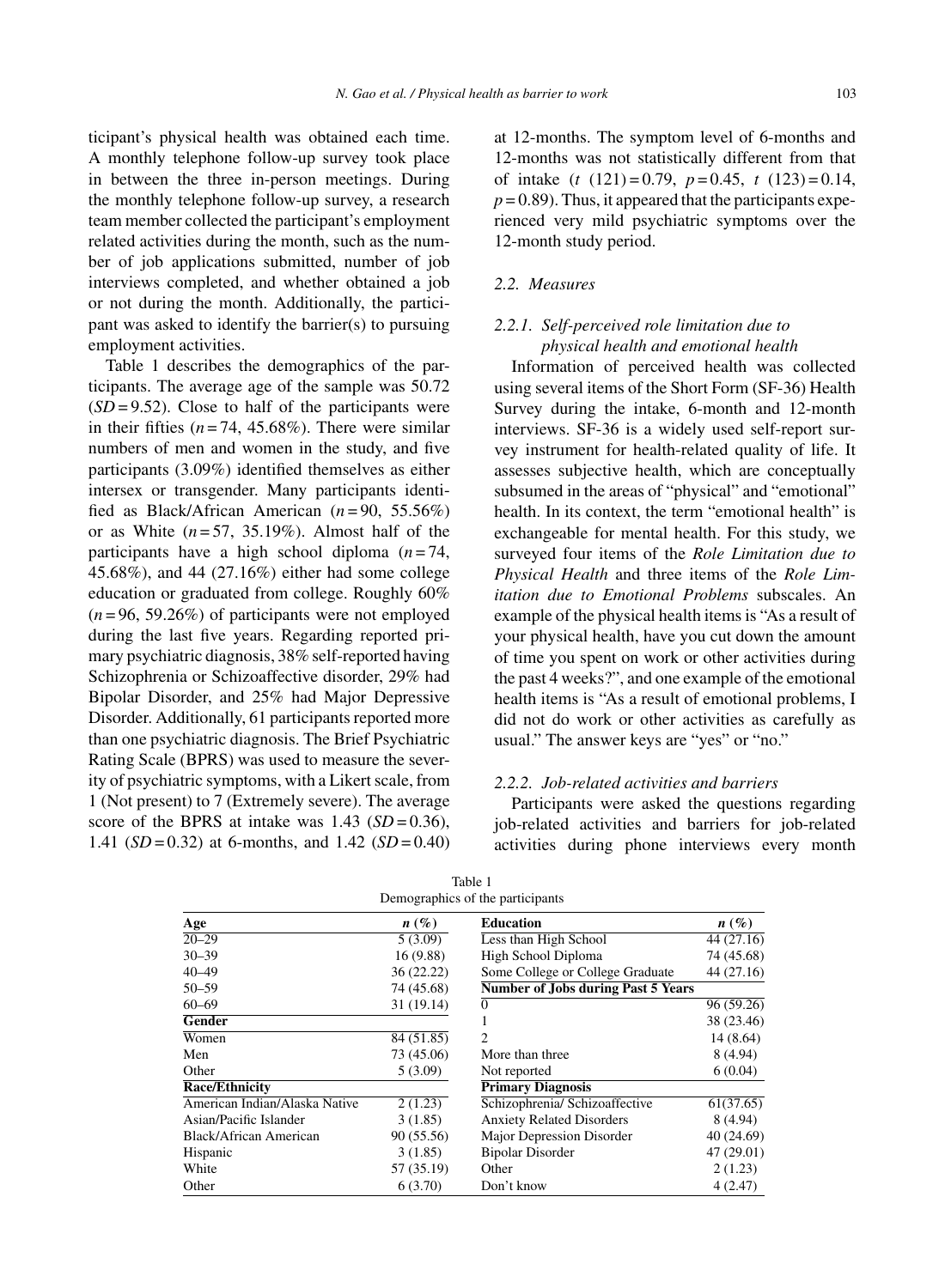except for the 6th and 12th months when there was a comprehensive in-person interview with a different set of questions. During the monthly phone follow up, participants were asked to report employment status and job-related activities. Questions included how many job applications were submitted, how many interviews were completed, and how many job offers were received during the last month. A new dichotomous variable "job related activity" was created. It would be coded "yes" if a participant answered "one or more" to any one of above three questions of job application, interview and job offers. Additionally, participants were asked the following question to identify any barrier experienced to pursuing jobrelated activities: "What barriers, if any, did you experience during the past month that got in the way of looking for, applying for, interviewing, or beginning a job?" Their answers were then coded into 49 categories such as transportation problem, lack of childcare, physical health problem, and mental health problem. Physical or mental health barriers were then coded either as short-term or long-term problem. Examples of short-term health problem were having a bad cold last month, or shoulder and back injuries from a car accident. Examples of long-term health problem were experiencing lot of pain in knee and leg, or having diabetes. Examples of long-term mental health problem were being depression for years and having no energy to look for a job, or too anxious when thinking about looking for a job. Examples of short-term mental health problem were new medication making me too sleepy to function, or feeling sad over my aunt's passing.

#### *2.3. Data analysis*

Frequency analysis was conducted for the perceived role limitations due to physical and mental health issues that were asked at intake, 6-month, and 12-month interviews. Chi-square tests were conducted for monthly responses to examine the association between identified physical or mental health issues as a barrier to job-related activities and jobrelated activities during that month.

## **3. Results**

# *3.1. Physical and mental health issues as a barrier to job-related activities*

In each of the 10 monthly follow-ups, 10.7% to 26.1% of the participants reported their long-term physical health problems as a barrier to job-related activities, and 2.1% to 9.3% reported a short-term physical health issue as a barrier. Regarding mental health issues, 0% to 1.5% reported long-term illness as a barrier, and 3.5% to 11.6% reported a shortterm illness as a barrier. Figure 1 provides detailed information.

Chi-square tests were performed, 10 for long-term physical health conditions and 10 for short-term physical health conditions. Before performing chi-square tests, tables were examined to determine whether any expected value in each cell was less than five. For the tests with expected cells less than five, Fisher's Exact test was performed instead. The chi-square test



Fig. 1. Physical Health Condition as a Barrier to Job-related Activities.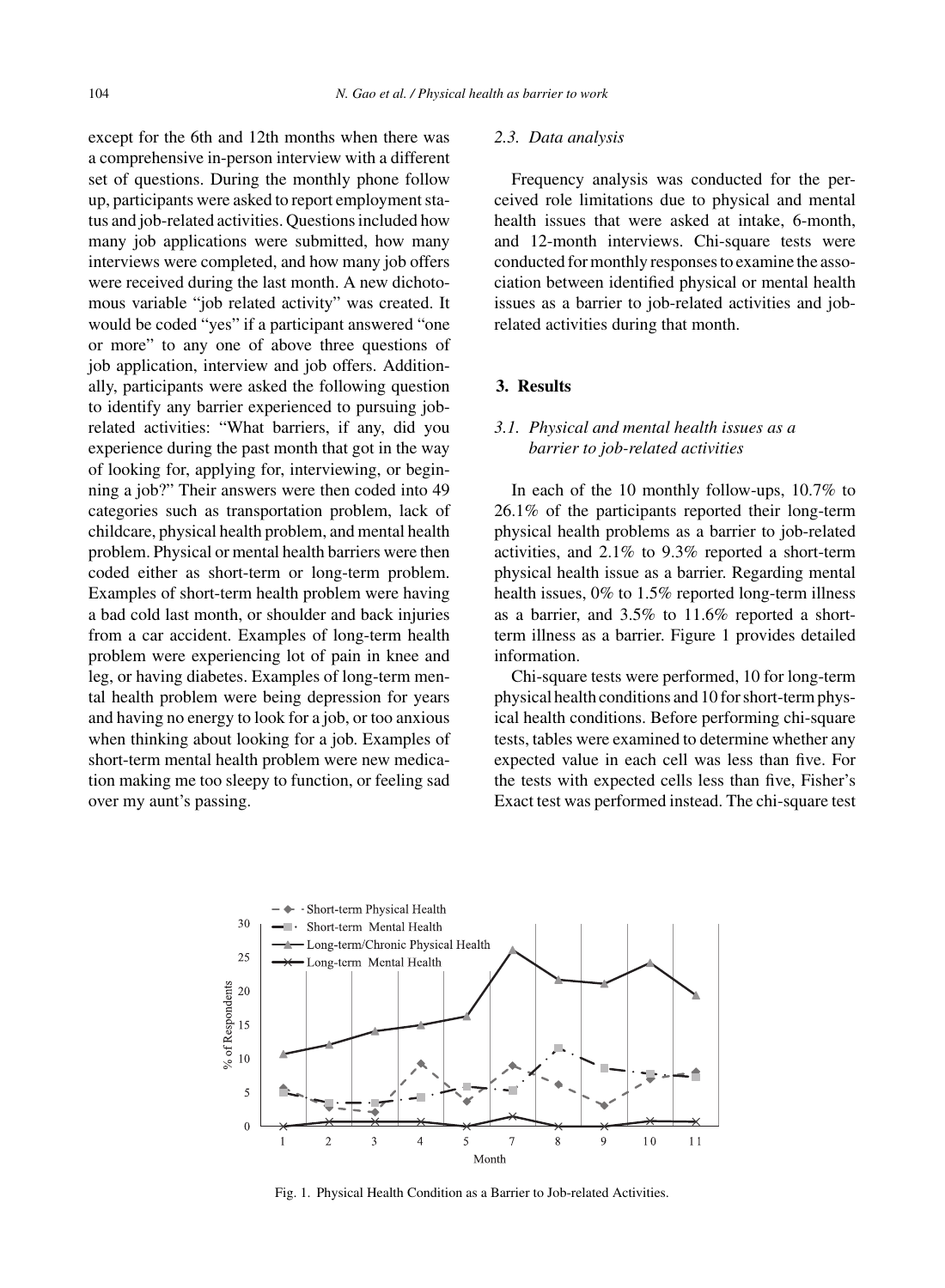results of 4th, 8th, 10th, and 11th month rejected the independence model between the two dichotomous variables, indicating that participants who identified long-term physical health conditions as a barrier were significantly less likely to have done job-related activities in these four months. Meanwhile, the participants who identified short-term physical health issues as a barrier were significantly less likely to have done job-related activities in the 4th month only. These results are presented in Table 2. Continuity was corrected with Yates's correction, to reduce an error in approximation of Pearson's chi-square statics to the continuous chi-square distribution when the table indicates discrete probability of binomial frequencies. The *p*-value of the 10th month result of long-term physical health condition was slightly over 0.05 when using Yates's correction Participants' perceptions of whether their mental health conditions was a barrier to employment were all independent of their job-related activities, suggesting no relationship between the perception of mental health conditions as a barrier and the extent of job-related activities.

*3.2. Perceived role limitation due to physical and mental health issues*

Table 3 demonstrates the frequency of role limitations due to physical and emotional/ mental health conditions at intake, 6-months, and 12-months of the study. The main finding is that reported role limitations due to physical health did not decrease over a 12-month period, while limitations due to mental health decreased over time. Thus, it suggests physical health problems had longer duration and lasting limitations on work and other activities among the participants.

# **4. Discussion**

The study participants consistently reported greater role limitations due to their physical health problems than mental health issues over the 12-month study period despite after employment intervention was integrated into the Supported Housing program.

Table 2 Relationship of physical health conditions as a barrier and job-related activities

|                              |          | $Long-terma$ |         |           |            |
|------------------------------|----------|--------------|---------|-----------|------------|
|                              | 4th      | 8th          | 10th    | 11th      | 4th        |
| $\chi^2(1)$                  | $7.28**$ | $6.51*$      | $4.69*$ | $12.43**$ |            |
| Continuity Adjusted $\chi^2$ | $5.94*$  | $5.32*$      | $3.75+$ | $10.81**$ |            |
| Fisher's Exact Test          |          |              |         |           | (p < 0.01) |
| n                            | 139      | 128          | 128     | 123       | 139        |

Note.+*p* < 0.10, <sup>∗</sup>*p* < 0.05, ∗∗*p* < 0.001. Long-terma indicates chi-square test results between job-related activities and long-term/chronic physical health conditions as a barrier. Short-term<sup>b</sup> indicates Fisher's Exact test result of short-term physical health conditions.

| ٠ |
|---|
|---|

Participants' self-perceived role limitations due to physical and emotional/mental health

|                                                                                          | <b>Baseline</b> | 6-month<br>$(n=136)$ | 12-month<br>$(n=126)$ |
|------------------------------------------------------------------------------------------|-----------------|----------------------|-----------------------|
|                                                                                          | $(n=160)$       |                      |                       |
| <b>Physical Health</b>                                                                   |                 |                      |                       |
| As a result of physical health, I have cut down the amount of time spent on work or      | 49              | 58                   | 52                    |
| other activities during the past 4 weeks                                                 | 31%             | 43%                  | 41%                   |
| As a result of physical health, I have accomplished less than I would like during the    | 66              | 61                   | 59                    |
| past 4 weeks                                                                             | 41%             | 45%                  | 49%                   |
| As a result of physical health, I was limited in the kind of work or other activities    | 68              | 67                   | 60                    |
| during the past 4 weeks                                                                  | 42%             | 49%                  | 48%                   |
| As a result of physical health, I had difficulty performing the work or other activities | 52              | 67                   | 51                    |
| during the past 4 weeks                                                                  | 33%             | 49%                  | 40%                   |
| <b>Emotional/Mental Health</b>                                                           |                 |                      |                       |
| As a result of emotional problems, I have cut down the amount of time spent on work      | 55              | 50                   | 38                    |
| or other activities during the past 4 weeks?                                             | 34%             | 37%                  | 30%                   |
| As a result of emotional problems, I have accomplished less than I would like during     | 72              | 53                   | 47                    |
| the past 4 weeks?                                                                        | 45%             | 39%                  | 37%                   |
| As a result of any emotional problems, I did not do work or other activities as          | 49              | 40                   | 27                    |
| carefully as usual                                                                       | 31%             | 29%                  | 20%                   |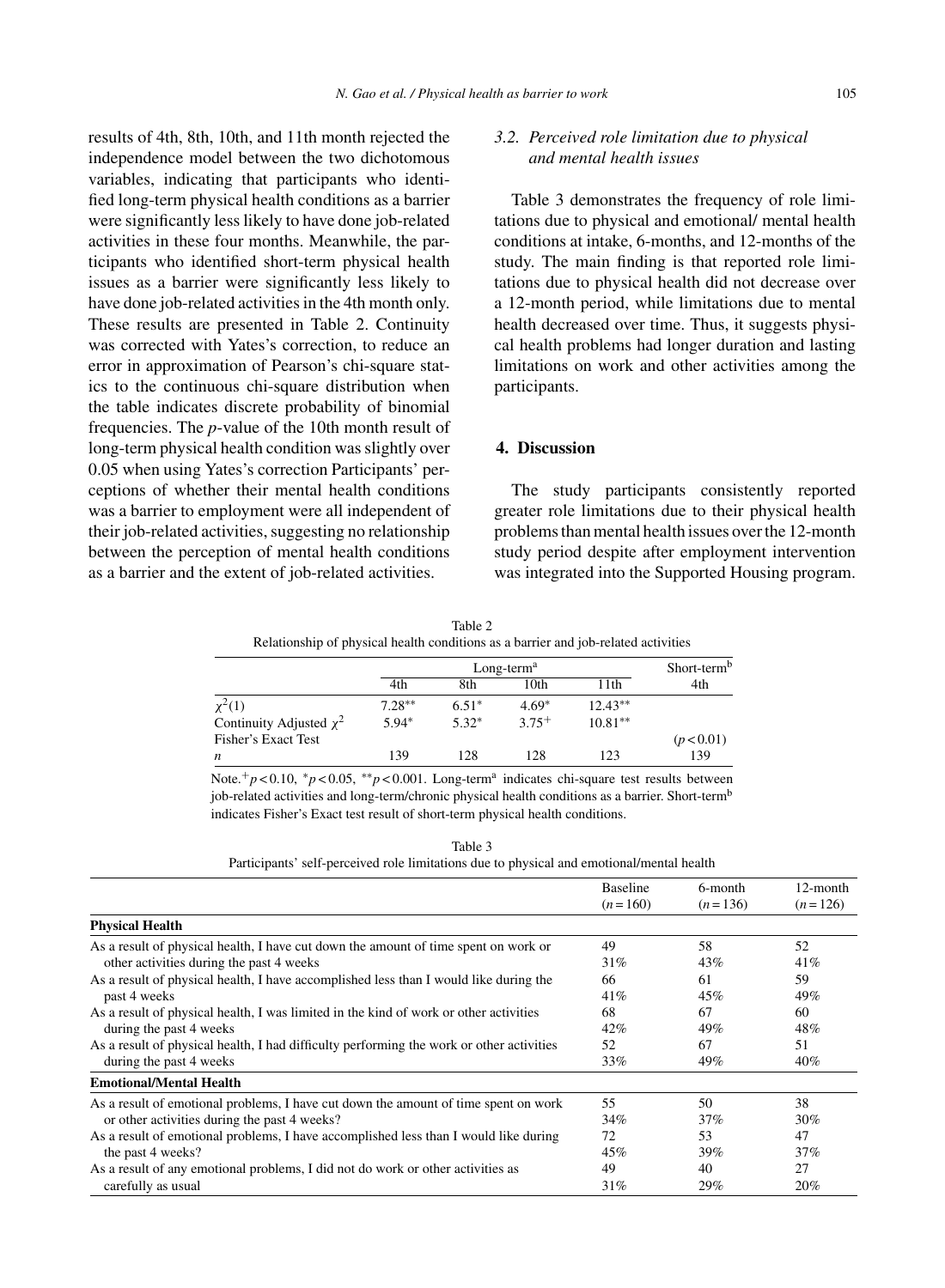Of physical health problems, long-term conditions including diabetes, chronic pain, and obesity were reported more frequently than short-term physical health problems such as having a cold, or injures from accidents. Furthermore, participants perceived that physical health conditions negatively affected their job-related activities such as job searching, submitting applications, and interviewing. More seriously, their perceptions of long-term physical health conditions as barriers were actually significantly associated with fewer job-related activities.

Unaddressed long-term physical health problems among people with SMI unquestionably contribute to the overall higher rate of physical health related diseases and premature mortality as compared to the general population (Brunero & Lamont, 2009; Romain et al., 2017; Shuel et al., 2010). Furthermore, physical health problems severely diminish their opportunities for engaging in employment activities in which they have the potential of gaining resources for and access to quality health care. The lack of employment participation also deprives these individuals of the benefits from being employed including increased financial resources, self-worth, community integration, and quality of life.

The study findings also provide more evidences for the urgent needs for integrated mental health and physical health care for the population with SMI, especially for long-term, chronic conditions. There have been some studies in recent years showed promising outcomes when integrated care was provided (Mangurian et al., 2017; Mcginty et al., 2018). On the other hand, there is still serious disparity in healthcare provision between those with SMI and the general population. Studies found unequal quality of healthcare provision contributed to excess mortality. People with SMI are less likely to receive cancer screening during routine medical checkups (Carney & Jones, 2006; Lawrence & Kisely, 2010; Xiong et al., 2008). Individuals with schizophrenia have lower rates of surgical interventions such as stenting and bypass grafting for cardiovascular diseases (Druss et al., 2001; Laursen et al., 2008). Other studies found long-term health problems are very common in people with SMI, but are usually under-recognized and under-treated (Dixon et al., 1999; McIntyre et al., 2007). Considering that when physical health problems are unaddressed, other services including employment programs might not be effective, the need for integrated care exists for people with SMI for their successful recovery and rehabilitation.

There are a few limitations of the findings. Role limitations and physical and mental health data were self-reported without corroboration from health care records or providers. The study was conducted at 11 different sites where inconsistencies of program structures and elements might have influenced the study findings. The study also includes many older participants who might have lower motivation for employment participation and usually have more physical health problems. Two different staff training models of employment services at these study sites might have affected the association between limitations due to health conditions and job-related activities. Also, alcohol or drug use can affect their physical health or job-related activities, but the data were not collected by big enough sample that catches substance use to the meaningful analysis results. Bigger sample is recommended in the future studies. Side effect of psychiatric medication also shows as physical health concerns such as weight gain (Correll et al., 2015) and they can be explored as a barrier for employment in future studies.

In sum, poor physical health among individuals with SMI is a serious, persistent, and pervasive barrier to employment participation in this population. For optimum improvement, this must be addressed with the integration of care of mental health, vocational and medical services. Without addressing physical health problems, individuals with SMI will not only continue experiencing more health problems and diseases, but fewer opportunities of employment participation to improve their quality of life.

#### **Acknowledgments**

This article reports partial findings of the study "Evaluating the Impact of Employment Services in Supportive Housing", supported by National Institute on Disability, Independent Living, and Rehabilitation Research (NIDILRR Grant# 90IF0088). The findings and interpretation of the data expressed in the article do not necessary represent the views of NIDILRR, but are the sole responsibility of the authors. The authors declare that they have no conflict of interest.

The authors would like to thank many of our Department colleagues who made various contributions to the study, including Ann Murphy, Joni Dolce, George Brice, Francine Bates, Brittany Stone, Bill Waynor, and two research assistants, John Beninato and Silvia Baker.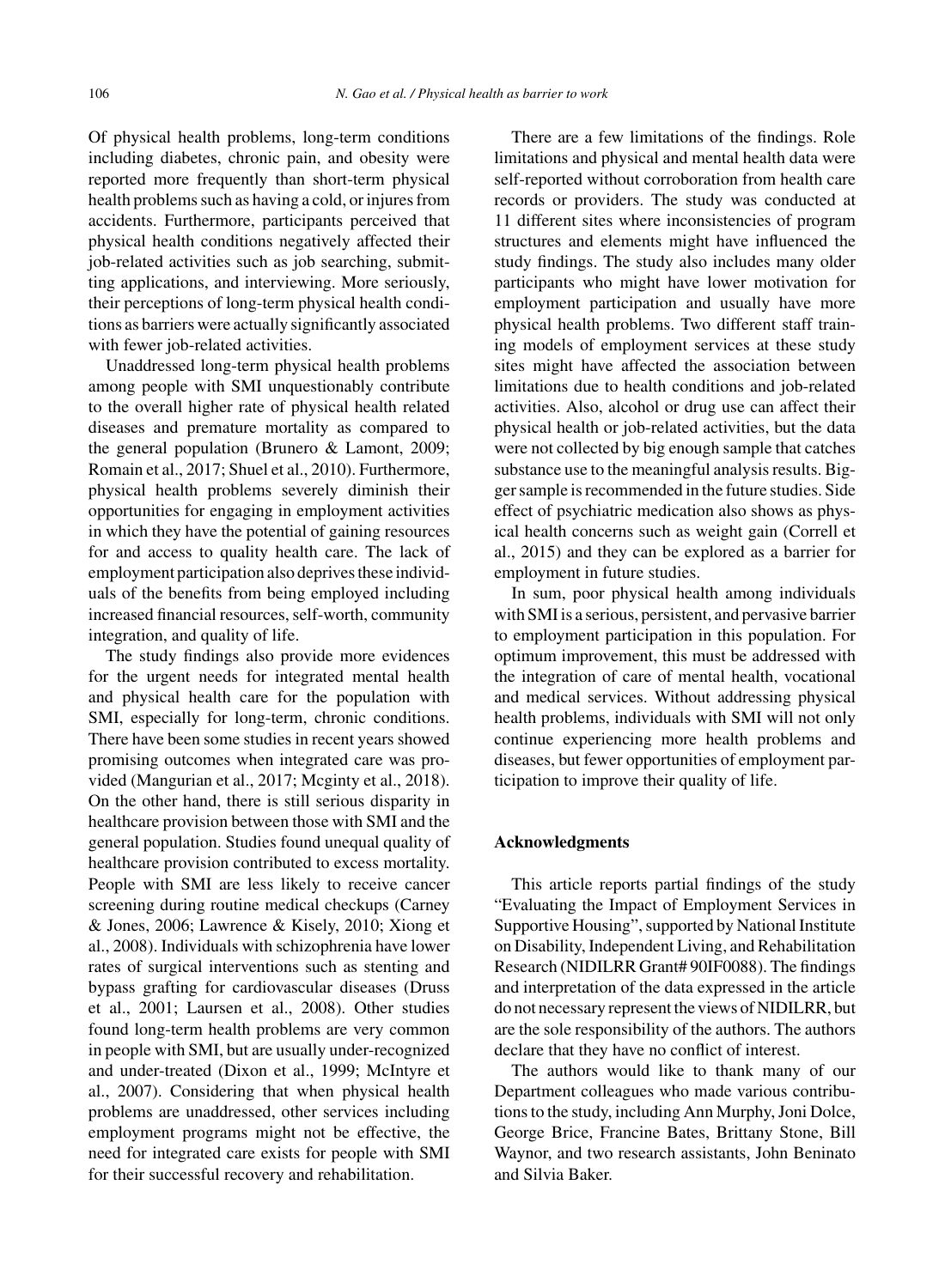## **Conflict of interest**

None to report.

## **References**

- Ahrnsbrak, R., Bose, J., Hedden, S. L., Lipari, R. N., & Park-Lee, E. (2017). *Key substance use and mental health indicators in the united states: Results from the 2016 national survey on drug use and health*. [https://www.](https://www.samhsa.gov/data/sites/default/files/NSDUH-FFR1-2016/NSDUH-FFR1-2016.htm#mi2) [samhsa.gov/data/sites/default/files/NSDUH-FFR1-2016/](https://www.samhsa.gov/data/sites/default/files/NSDUH-FFR1-2016/NSDUH-FFR1-2016.htm#mi2) [NSDUH-FFR1-2016.htm#mi2.](https://www.samhsa.gov/data/sites/default/files/NSDUH-FFR1-2016/NSDUH-FFR1-2016.htm#mi2)
- Akihito, S., Schaufeli, W.B., Kamiyama, K., & Kawakami, N. (2015). Workaholism vs. work engagement: The two different predictors of future well-being and performance. *International Journal of Behavioral Medicine*, *22*, 18-23. [https://doi.org/10.1007/s12529-014-9410-x.](https://doi.org/10.1007/s12529-014-9410-x)
- Bertram, M., & Howard, L. E. (2006). Employment status and occupational care planning for people using mental health services. *Psychiatric Bulletin*, *30*(2), 48-51. [https://](https://doi.org/10.1192/pb.30.2.48) [doi.org/10.1192/pb.30.2.48](https://doi.org/10.1192/pb.30.2.48).
- Böckerman, P., & Ilmakunnas, P. (2009). Unemployment and self-assessed health: Evidence from panel data. *Health Economics*, *18*(2), 161-179. [https://doi.org/10.](https://doi.org/10.1002/hec.1361) [1002/hec.1361](https://doi.org/10.1002/hec.1361).
- Bond, G. R., Drake, R. E., & Becker, D. R. (2008). An update on randomized controlled trials of evidence-based supported employment. *Psychiatric Rehabilitation Journal*, *31*(4), 280- 290. [https://doi.org/10.2975/31.4.2008.280.290.](https://doi.org/10.2975/31.4.2008.280.290)
- Brunero, S., & Lamont, S. (2010). Health behaviour beliefs and physical health risk factors for cardiovascular disease in an outpatient sample of consumers with a severe mental illness: A cross-sectional survey. *International Journal of Nursing Studies*, *47*(6), 753-760. <https://doi.org/10.1016/j.ijnurstu.2009.11.004>.
- Bünnings, C., Kleibrink, J., & Weßling, J. (2017). Fear of unemployment and its effect on the mental health of spouses. *Health Economics*, *26*(1), 104-117.<https://doi.org/10.1002/hec.3279>.
- Burt, M. R. (2012). Impact of housing and work supports on outcomes for chronically homeless adults with mental illness: LAs HOPE. *Psychiatric Services*, *63*(3), 209-215. [https://doi.org/10.1176/appi.ps.201100100.](https://doi.org/10.1176/appi.ps.201100100)
- Carney C. P. & Jones L. E. (2006). The influence of type and severity of mental illness on receipt of screening mammography. *Journal of General Internal Medicine*, *21*, 1097-1104. [https://doi.org/10.111/j.1525-147.2006.00](https://doi.org/10.111/j.1525-147.2006.00565.x) [565.x.](https://doi.org/10.111/j.1525-147.2006.00565.x)
- Colpe, L. J., Barker, P. R., Karg, R. S., Batts, K. R., Morton, K. B., Gfroerer, J. C., Stolzenberg, S. J., Cunningham, D. B., First, M. B., & Aldworth, J. (2010). The national survey on drug use and health mental health surveillance study: Calibration study design and field procedures. *International Journal of Methods in Psychiatric Research*, *19*(S1), 36-48. <https://doi.org/10.1002/mpr.311>.
- Correll, C. U., Detraux, J., De Lepeleire, J., & De Hert, M. (2015). Effects of antipsychotics, antidepressants and mood stabilizers on risk for physical diseases in people with schizophrenia, depression and bipolar disorder. *World Psychiatry*, *14*(2), 119- 136.
- Dixon, L., Postrado, L., Delahanty, J., Fischer, P., & Lehman, A. (1999). The association of medical comorbidity in schizophrenia with poor physical and mental health. *The Journal of Nervous and Mental Disease*; *187*, 496-502.
- Drake, R. E., Bond, G. R., Goldman, H. H., Hogan, M. F., & Karakus, M. (2016). Individual placement and support services boost employment for people with serious mental illnesses, but funding is lacking. *Health Affairs*, *35*(6), 1098-1105. [https://doi.org/10.1377/hlthaff.2016.0001.](https://doi.org/10.1377/hlthaff.2016.0001)
- Drake, R. E., Skinner, J. S., Bond, G. R., & Goldman, H. H. (2009). Social Security and mental illness: Reducing disability with supported employment. *Health Affairs*, *28*, 761-770. [https://doi.org/10.1377/hlthaff.28.3.761.](https://doi.org/10.1377/hlthaff.28.3.761)
- Druss, B. G., Bradford, D., Rosenheck, R. A., Radford, M. J., & Krumholz, H. M. (2001). Quality of medical care and excess mortality in older patients with mental disorders. *Archives of General Psychiatry*, *58*, 565-572.
- Dunstan, D. A., Falconer, A. K., & Price, I. R. (2017). The relationship between hope, social inclusion, and mental wellbeing in supported employment. *The Australian Journal of Rehabilitation Counseling*, *23*(1), 37-51. <https://doi.org/0.1017/jrc.2017.5>.
- Gonzalez, M., Benitez, V., & Martin-Martin, J. J. (2018). Long term unemployment, income, poverty, and social public expenditure, and their relationship with self-perceived health in Spain (2007–2011). *BMC Public Health*, *18*(1), 133. [https://doi.org/10.1186/s12889-017-5004-2.](https://doi.org/10.1186/s12889-017-5004-2)
- Hiswals, A.S., Marttila, A., Malstam, E., & Macassa, G. (2017). Experiences of unemployment and well-being after job loss during economic recession: Results of a qualitative study in east central Sweden. *Journal of Public Health Research*, *6*(3), 995.<https://doi.org/10.4081/jphr.2017.995>.
- Julia, M., Vanroelen, C., Bosmans, K., Aerden, K. V., & ´ Benach, J. (2017). Precarious employment and quality of employment in relation to health and well-being in Europe. *International Journal of Health Services: Planning, Administration Evaluation*, *47*(3), 389-409. [https://doi.org/](https://doi.org/10.1177/0020731417707491) [10.1177/0020731417707491.](https://doi.org/10.1177/0020731417707491)
- Kisley, S., Sadek, J., MacKenzie, A., Lawrence, D., & Campbell, L. A. (2008). Excess cancer mortality in psychiatric patients. *Canadian Journal of Psychiatry*, *53*, 753-761.
- Kukla, M., Bond, G. R., & Xie, H. (2012). A prospective investigation of work and nonvocational outcomes in adults with severe mental illness. *Journal of Nervous and Mental Disease*, *200*(3), 214-218. [https://doi.org/10.1097/](https://doi.org/10.1097/NMD.0b013e318247cb29) [NMD.0b013e318247cb29](https://doi.org/10.1097/NMD.0b013e318247cb29)
- Laursen, T. M., Munk-Olsen, T., Agerbo, E., Gasse, C., & Mortensen P. B. (2009). Somatic hospital contacts, invasive cardiac procedures, and mortality from heart disease in patients with severe mental disorder. *Archives of General Psychiatry*, *66*, 713-720. [https://doi.org/10.1001/](https://doi.org/10.1001/archgenpsychiatry.2009.61) [archgenpsychiatry.2009.61.](https://doi.org/10.1001/archgenpsychiatry.2009.61)
- Lawrence, D., & Kisely, S. (2010). Inequalities in healthcare provision for people with severe mental illness. *Journal of Psychopharmacology*, *24*(11), 61-68. [https://doi.org/10.11](https://doi.org/10.1177/1359786810382058) [77/1359786810382058.](https://doi.org/10.1177/1359786810382058)
- Mcginty, E., Kennedy-Hendricks, A., Linden, S., Choksy, S., Stone, E., & Daumit, G. (2018). An innovative model to coordinate healthcare and social services for people with serious mental illness: A mixed-methods case study of